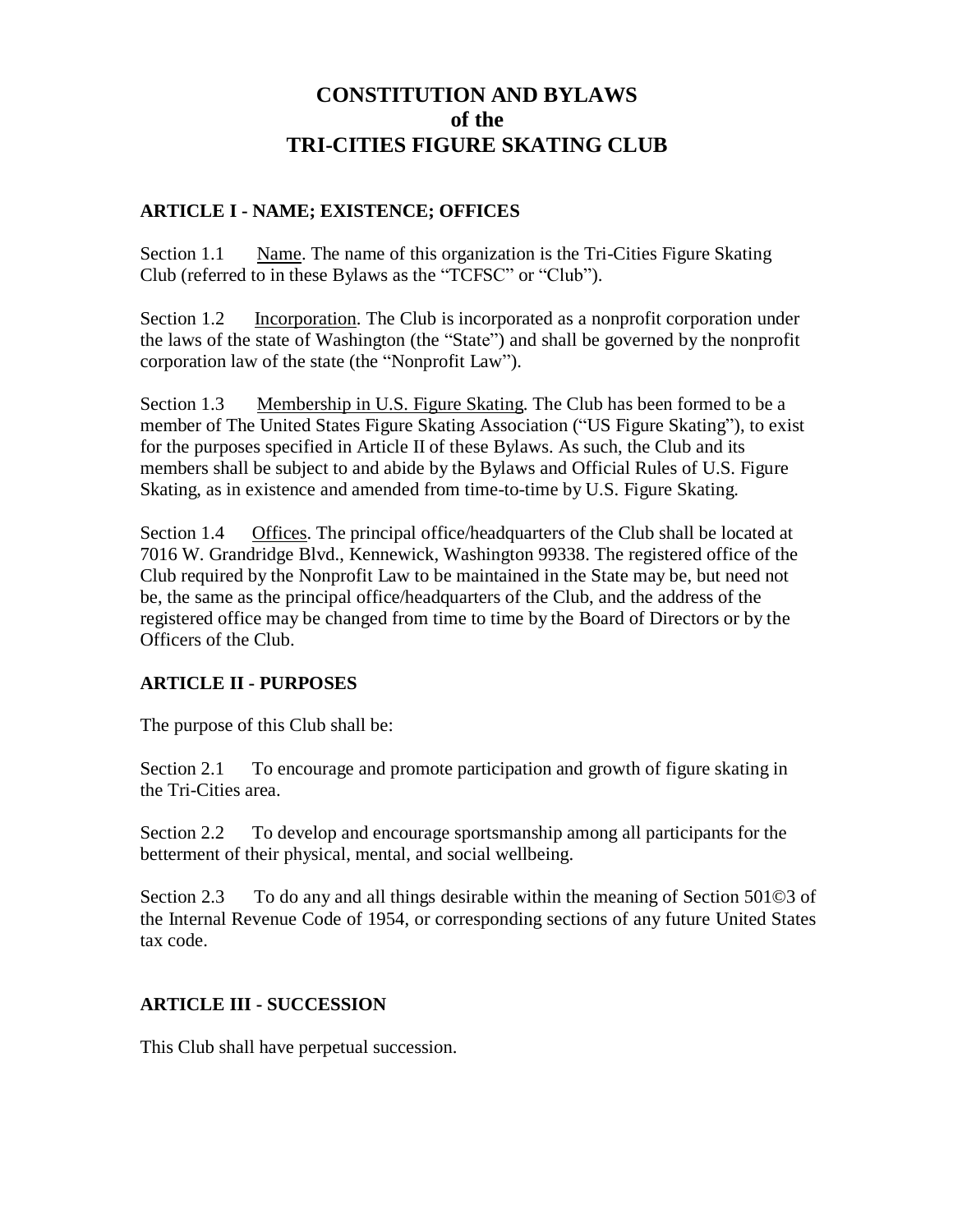### **ARTICLE IV - PREEMINENCE**

This Club, as an affiliate of US Figure Skating, shall abide by and act in accordance with the Constitution, By-Laws, Rules and Regulations, and the decisions of the Board of Directors of US Figure Skating, which governing documents and/or decisions shall take precedence over and supersede all similar governing documents and/or decisions of the Club. Further, the Club shall assist in the administration and enforcement of the provisions of the Constitution, By-Laws, Rules and Regulations, and decisions of the Board of Directors of US Figure Skating, within its members and/or within its jurisdiction.

### **ARTICLE V - MEMBERS**

Section 5.1 Members. The Club shall have members who are interested in the objects and purposes of the Club and who are registered with U.S. Figure Skating, with voting rights and any other legal rights or privileges in connection with the governance of the Club, in accordance with such provisions and criteria pertaining to qualifications, classification, privileges, application and acceptance of members established from timeto-time by the Board of Directors. Members of the Club shall be required to abide by, and to conduct themselves in a manner consistent with the Bylaws, Official Rules, policies, procedures, code of conduct, and code of ethics and principals of ethical behavior of US Figure Skating.

Section 5.2 Membership by Application. The Club shall actively and continually seek new members. Membership shall be requested by written application. Regular voting membership shall be open to any adult 18 years of age or older desiring to carry out and further the purposes of the club. Membership eligibility shall be determined by the Board of Directors and guided by the annual membership application. Members who are in arrears to the Club shall not be allowed to renew their membership until all finances are paid in full or other arrangements have been approved by the Board of Directors.

Section 5.3 Status of Membership. Membership in the Club shall be personal and shall not survive the death of any individual person. Membership shall not be transferable by any means.

- a) Membership shall be open to persons who:
	- 1. Are current in payment of the Club's annual dues.
	- 2. Have no outstanding balance from previous years.
- b) To designate the Tri-Cities Figure Skating Club as a member's home club according to the rules of the US Figure skating, a member's permanent home address and training must be within the Northwest Pacific Region according to the current US Figure Skating rulebook.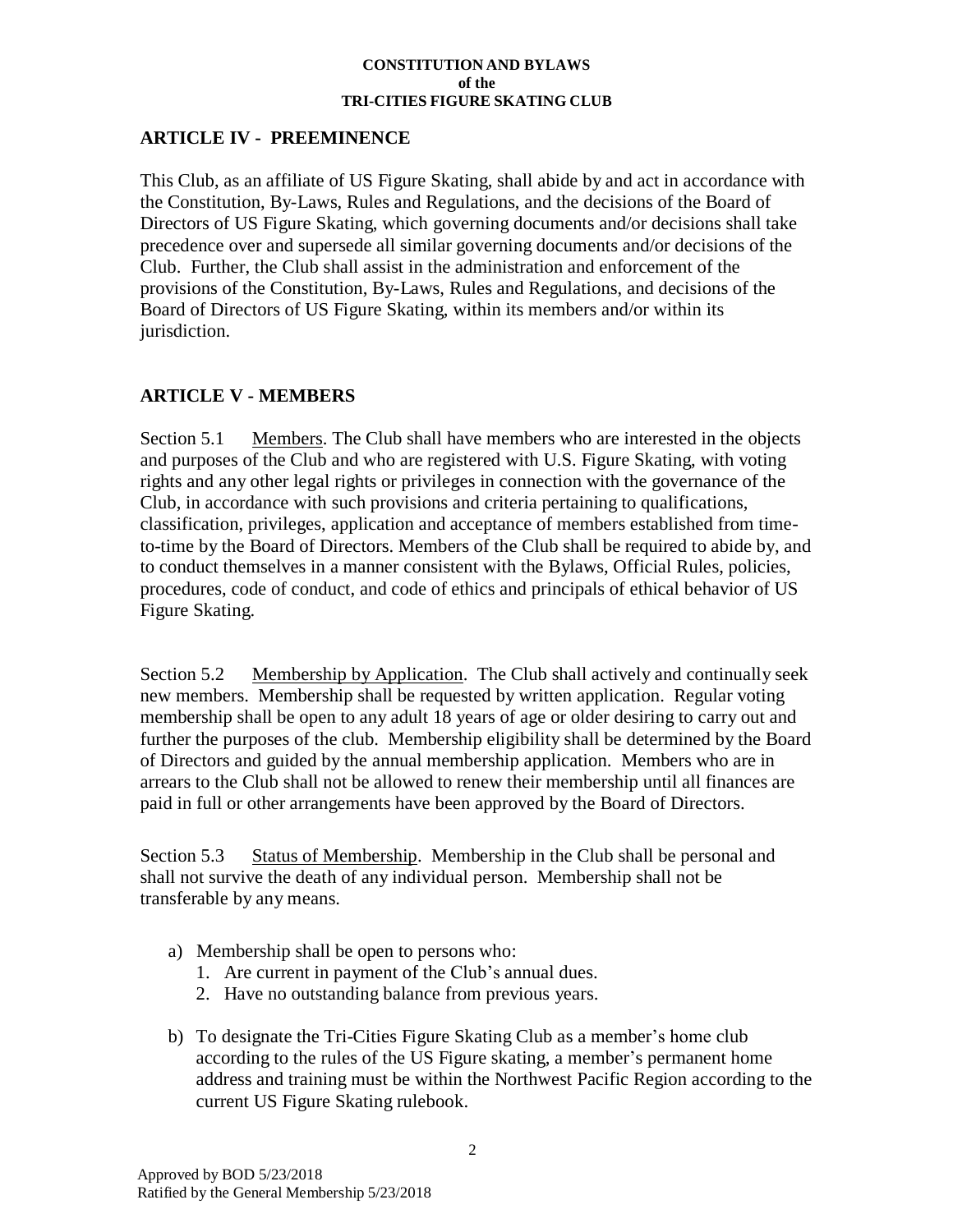- c) Membership in the TCFSC may be revoked/refused by majority vote of the Board of Directors if it is deemed that said membership is being used only to compete in qualifying regional competitions.
- d) Any member who has applied to the TCFSC and withdrawn said membership application within the same skating season is ineligible for membership the remainder of that season. However, said US Figure Skating member may reapply on/or after the beginning of the next skating season.

Section 5.4 Dues. The Board of Directors may establish annually, as it shall deem necessary and appropriate, such periodic membership dues, other assessments and procedures for the manner of payment and collection thereof.

Section 5.5 Annual Meeting. The Club shall hold an annual meeting of its members for the purpose of electing Directors and for the transaction of such other business as may come before the meeting at a time, date and place to be determined by the Board of Directors. Failure to hold an annual meeting shall not work a forfeiture or dissolution of the Club or invalidate any action taken by the Board of Directors or Officers of the Club.

Section 5.6 Special Meetings. Special meetings of the members may be called at any time by the Board of Directors, the President or by written demand of the members stating the purpose or purposes for calling the meeting signed and dated by members holding at least ten percent (10%) of all votes entitled to be cast on any issue proposed to be considered at the meeting. The record date for determining the members entitled to demand a special meeting is the date of the earliest of any of the demands pursuant to which the meeting is called or the date that is thirty (30) days before the date the first of such demands is received by the Club, whichever is later. If notice is not given within thirty (30) days after the date of the written demand or demands are delivered to a Club Officer, a person signing the demand may set the time and place of the meeting and give notice as provided in these Bylaws. Special meetings shall be held at such time and place as may be designated by the authority calling such meeting. If no place is stated, special meetings shall be held at the Club's principal office. The purpose of any special meeting of the members shall be stated in such notice. Only business within the purpose described in the notice may be conducted at a special meeting of members.

Section 5.7 Notice of Meetings. Notice shall be given to each member entitled to vote at a meeting in a fair and reasonable manner. Notice may be given as set forth below or by other means when all the circumstances are considered. Notice of any annual, regular or special meeting stating the place, date and hour of the meeting shall be given not less than ten (10) nor more than thirty (30) days before the date of the meeting. Notice of a special meeting shall include a description of the purpose or purposes of the meeting. Notice of an annual meeting need not include a description of the purpose or purposes except the purpose or purposes shall be stated with respect to (i) an amendment to the Articles of Incorporation or Bylaws of the Club; (ii) a merger; (iii) a sale, lease, exchange, or other disposition other than in the usual and regular course of business, of all or substantially all of the property of the Club; or (vi) the dissolution and liquidation of the Club. When giving notice of an annual, regular or special meeting of members, the Club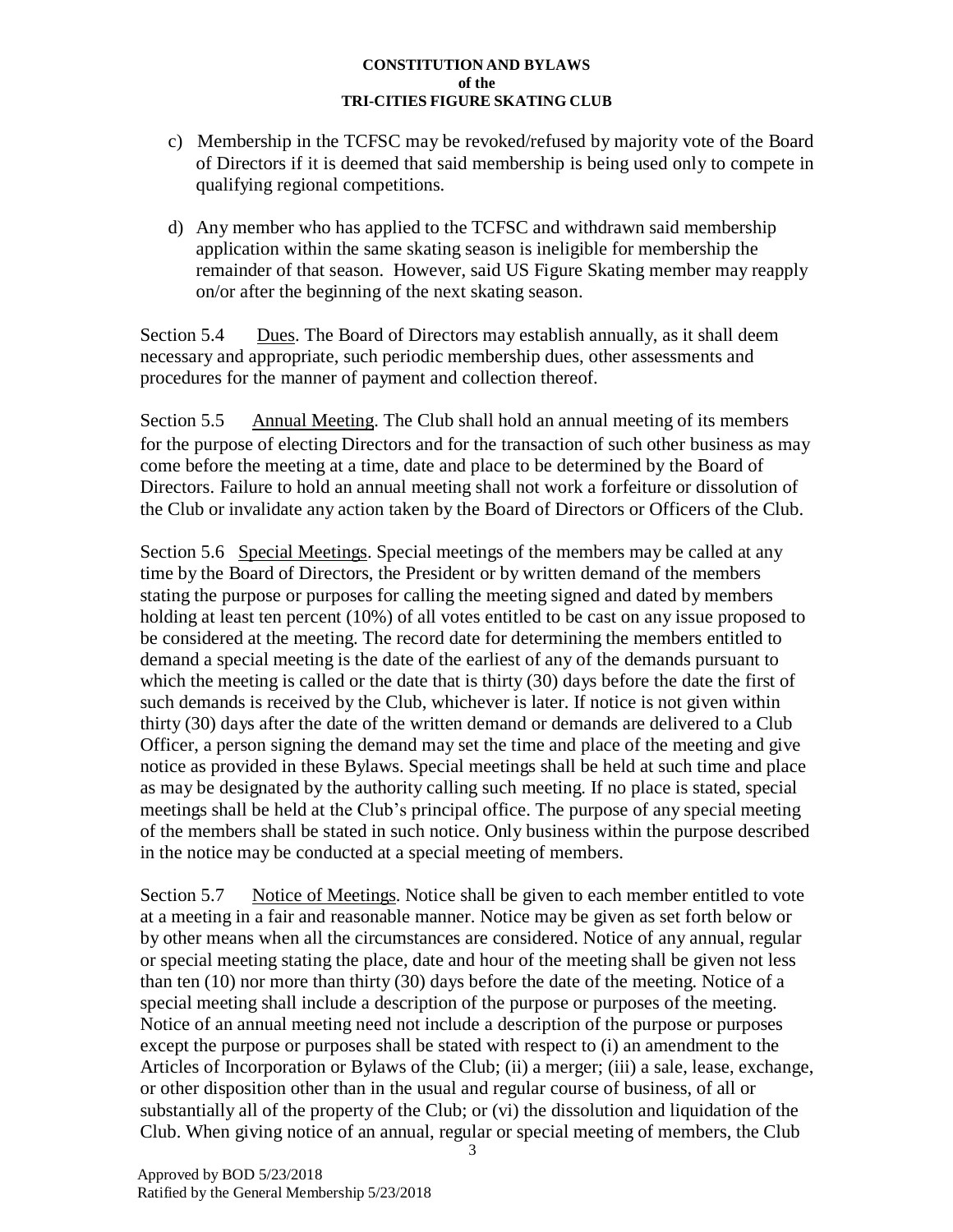shall give notice of a matter a member intends to raise at the meeting if a person entitled to call a special meeting submits a request, in writing, and it is received by the Secretary or President at least ten (10) days before the Club gives notice of the meeting.

Section 5.8 Methods of Notice. Notice shall be given personally or by mail, facsimile or email by or at the direction of the President, the Secretary or the persons calling the meeting, to each member entitled to vote at such meeting. Such notice shall be deemed to be given and effective at the earliest of: (i) the date received; (ii) five (5) days after deposit in the United States mail, properly addressed to the member at the member's address as it appears in the Club's current record of members, with first-class postage prepaid; (iii) the date shown on the return receipt, if mailed by registered or certified mail, return receipt requested, and the receipt is signed by or on behalf of the addressee; or (iv) thirty (30) days after its deposit in the United States mail, as evidenced by the postmark, if mailed correctly addressed and with other than first-class, registered or certified postage affixed. A written notice or report delivered as part of a newsletter, magazine, or other publication regularly sent to members shall constitute a written notice or report if addressed or delivered to the member's address shown in the Club's current list of members, or in the case of members who are residents of the same household and who have the same address in the current list of members, if addressed or delivered to one of such members, at the address appearing on the current list of members.

Section 5.9 Waiver of Notice. A member may waive notice of a meeting before or after the time and date of the meeting by a writing signed by such member. Such waiver shall be delivered to the Club for filing with the Club records, but this delivery and filing shall not be conditions to the effectiveness of the waiver. Further, by attending a meeting either in person or by proxy, a member waives objection to lack of notice or defective notice of the meeting unless the member objects at the beginning of the meeting to the holding of the meeting or the transaction of business at the meeting because of lack of notice or defective notice. By attending the meeting, the member also waives any objection to consideration at the meeting of a particular matter not within the purposes described in the meeting notice unless the member objects to considering the matter when it is presented.

Section 5.10 Voting List. After a record date is fixed for a membership meeting or for determining the members entitled to vote by written ballot, the Membership Chair shall make, at the earlier of ten (10) days before such meeting or two (2) business days after notice of the meeting has been given, a complete list of the members entitled to be given notice of such meeting or any adjournment thereof. The list shall be arranged in alphabetical order and shall show the name and number of votes to which each member is entitled. For the period beginning the earlier of ten (10) days prior to the meeting or two (2) business days after notice of the meeting is given and continuing through the meeting and any adjournment thereof, this list shall be kept on file at the principal office of the Club, or at a place (which shall be identified in the notice) in the city where the meeting will be held. Such list shall be available for inspection on written demand by any member or the member's agent or attorney during regular business hours and during the period available for inspection.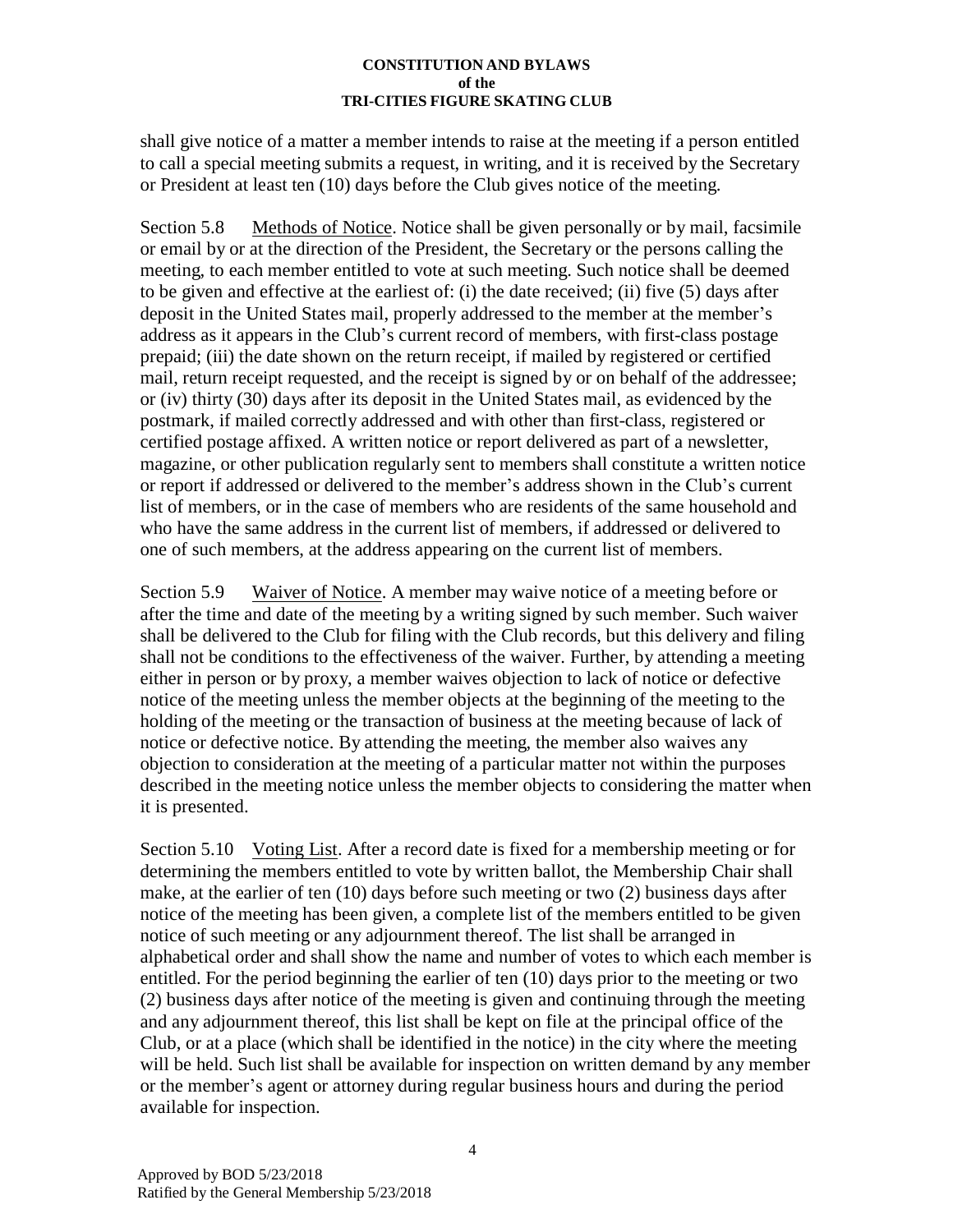Section 5.11 Proxies. At all meetings of members, a member may vote by proxy by signing an appointment form or similar writing, either personally or by the member's duly authorized attorney-in-fact. A member may also appoint a proxy by transmitting or authorizing the transmission of an electronic transmission providing a written statement of the appointment to the proxy or other person duly authorized by the proxy to receive appointments as agent for the proxy or to the Club. The transmitted appointment shall set forth or be transmitted with written evidence from which it can be determined that the member transmitted or authorized the transmission of the appointment. The proxy appointment form or similar writing shall be filed with the Secretary of the Club before or at the time of the meeting. The appointment of a proxy is effective when received by the Club and is valid for eleven (11) months unless a different period is expressly provided in the appointment form or similar writing.

Section 5.12 Club's Acceptance of Votes. If the name signed on a vote, consent, waiver, proxy appointment or proxy appointment revocation corresponds to the name of a member, the Club, if acting in good faith, is entitled to accept the vote, consent, waiver, proxy appointment or proxy appointment revocation and give it effect as the act of the member. If the name signed on a vote, consent, waiver, proxy appointment or proxy appointment revocation does not correspond to the name of the member, the Club, if acting in good faith, is nevertheless entitled to accept the vote, consent, waiver, proxy appointment or proxy appointment revocation if to do so is proper under rules established by the corporation that are not inconsistent with this Section. No member under the age of 18 shall be entitled to vote.

Section 5.13 Adjournment of Meeting. When a meeting is adjourned to another date, time or place, notice need not be given of the new date, time or place if the new date, time or place of such meeting is announced before adjournment of the meeting at which the adjournment is taken. At the adjourned meeting the Club may transact any business that may have been transacted at the original meeting. If a new records date is fixed for the adjourned meeting, a new notice of the adjourned meeting shall be given to each member of record entitled to vote at the meeting as of the new record date.

Section 5.14 Quorum and Manner of Voting. Forty percent (40%) of the votes entitled to be cast by the members on a matter shall constitute a quorum for action on the matter. If a quorum exists, action on a matter by the members is approved if the votes cast favoring the action exceed the votes cast opposing the action by simple majority, unless the vote of a greater number of votes is required by law or the Club's Articles of Incorporation.

Section 5.15 Termination, Expulsion or Suspension. Any member's membership may be terminated by a majority vote of the Board of Directors for violation of the TCFSC Constitution and Bylaws and/or the Code of Conduct. The member shall be given not less than thirty (30) days prior written notice of the expulsion, suspension or termination and the reasons therefore. The member shall have an opportunity to be heard, orally or in writing, at a meeting by the Board of Directors, not less than ten (10) days before the effective date of the expulsion, suspension or termination by the Board of Directors. This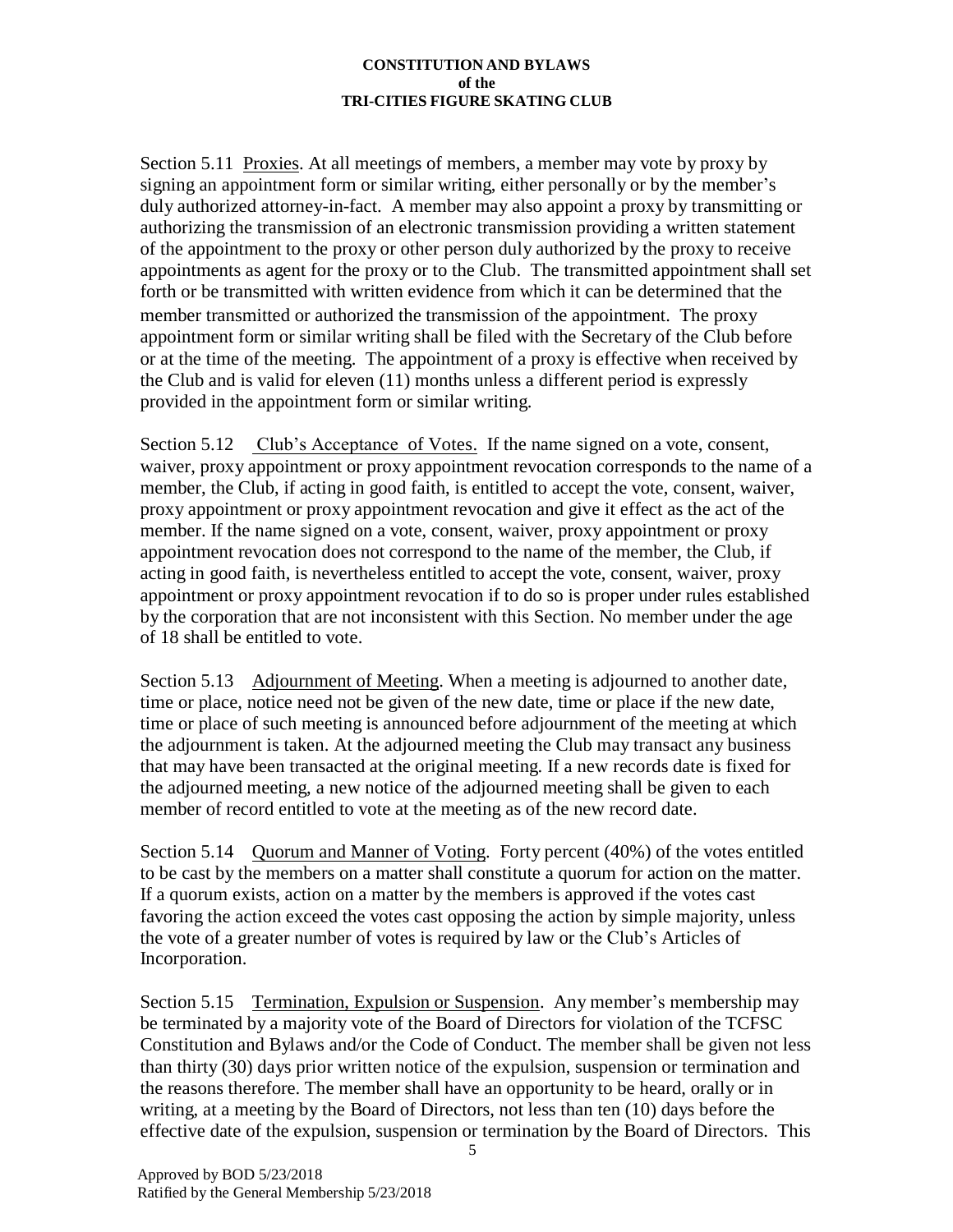meeting requires 100% attendance of the Board of Directors and a two-thirds majority vote for action. Written notice must be given by first-class or certified mail sent to the last address of the member shown on the Club's records. Any member expelled or suspended shall be liable to the Club for dues, assessments or fees incurred or commitments made prior to expulsion. The provisions of this Section 5.14 apply to a member's membership in the Club and not to membership in US Figure Skating, the latter of which is subject to applicable provisions of the Bylaws and Official Rules of US Figure Skating pertaining to expulsion or suspension of membership privileges in US Figure Skating.

Section 5.16 Member Resignation. Any member wishing to resign their membership must do so in writing to the President or Secretary. Member resignation from the Club shall not relieve any member from the liability for any unpaid fees or other amounts, and any other obligations that exist at the time of resignation. Any member who resigns in the same skating season is ineligible for membership the remainder of that said season.

Section 5.17 Delegates to the U.S. Figure Skating Governing Council. Delegates to the US Figure Skating Governing Council must be registered members of the Club and must meet the qualifications as set forth in Article VII, Section 1 of the US Figure Skating Bylaws. The Club's Board of Directors shall appoint from among the Club's registered members the requisite number of delegates to the Governing Council as determined in accordance with Article VII, Section 2 of the US Figure Skating Bylaws. The Club's delegates shall be representatives of the Club at the Governing Council meeting for which they are appointed as delegates and shall attend said meeting, either in person or represented by proxy. The Club will file a certificate of appointment of its delegates with the Secretary of US Figure Skating, duly signed by an authorized Officer of the Club.

### **ARTICLE VI - OFFICERS/BOARD OF DIRECTORS AND THEIR DUTIES**

### Section 6.1 General Powers and Qualifications.

- a) **Powers**. The business and affairs of the Club shall be managed by its Officers and Board of Directors who shall be elected from the active membership of the Club and shall have all rights, powers, and privileges granted by law except as otherwise provided in the Nonprofit Law of the State of Washington, the Club's Articles of Incorporation or these Bylaws.
- b) **Qualifications**. Officers and Directors must be (i) at least eighteen (18) years old, (ii) registered with US Figure Skating, and (iii) home club members of the Club in accordance with provisions of applicable rules of US Figure Skating, and (iv) voting member of the Club.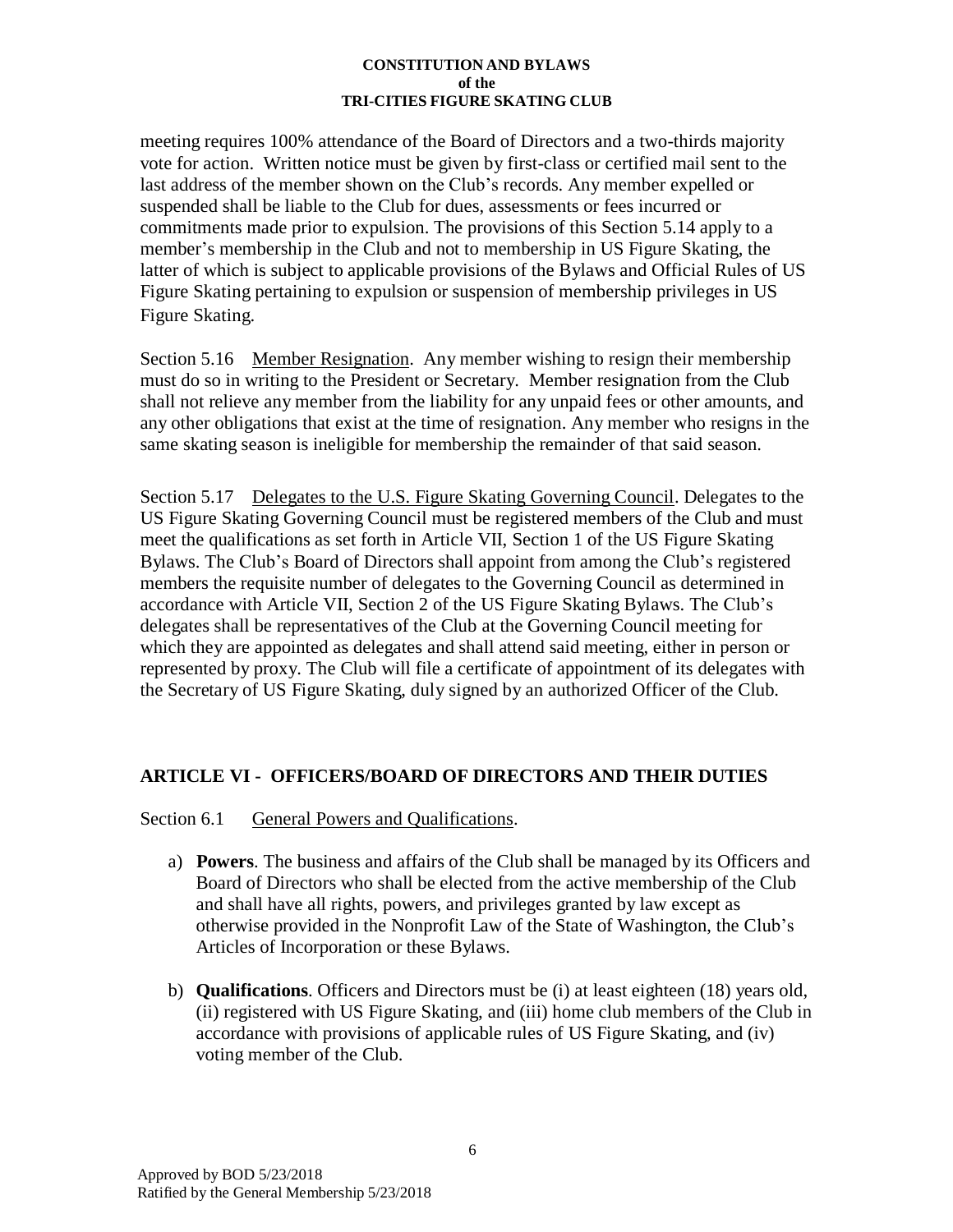#### Section 6.2 Number, Term, and Election of Board of Directors.

- a) The following positions are considered Officers of the Club; President, Vice-President, Secretary, and Treasurer.
- b) **Number of Directors**. The Board of Directors shall consist of the following positions – four (4) Officers and six (6) Directors. Any of these could be elected as co-positions and their duties shared as mutually agreed upon. In the event of an office being shared, that office shall be limited to one vote.
- c) **Term of Board of Directors**. The President and Treasurer are elected for two years, ideally on opposite years. The Vice-President, Secretary, and four Directors are elected for a one- year period. Two Directors' positions are elected for a two-year period, ideally on opposite years.
- d) **Nomination and Election of Board of Directors**. At a time reasonably in advance of each annual meeting of the Club, the President shall appoint a nominating committee consisting of no less than one (1) Board Member and one (1) Club member who may be, but need not be, a serving Board Member. The committee shall be responsible for contacting and encouraging qualified voting members of the Club to stand for election, and agree to serve if elected. Every reasonable effort shall be made to secure at least two qualified candidates for each position to be elected. The slate of nominees shall be presented to the Board of Directors no less than thirty (30) days prior to the scheduled election meeting. The Secretary shall include the list of nominees with the notice for the annual meeting. Any voting member may make additional nominations for open positions to be elected at the time of the annual meeting. Notwithstanding anything hereinabove to the contrary, any nominee for election as a Board of Director must provide evidence, in person at the annual meeting, on their willingness to serve if elected. The members shall, by ballot, elect the requisite number of Board of Directors from among the list of nominees.

Section 6.3 Resignation. A Board of Director may resign at any time by giving written notice of resignation to the Board of Directors. The resignation is effective when the Board of Directors receives the notice unless the notice specifies a later effective date.

Section 6.4 Removal. The Board may remove an officer or a board member whenever, in its judgment, the best interests of the corporation will be served, by a two-thirds majority vote of the Board. The officer or Board member removed shall have a right to appeal such decision in writing or in person to the Board within thirty (30) days of notification. After hearing or receiving such appeal, the Board must again vote and removal shall be sustained or overturned by a two-thirds vote.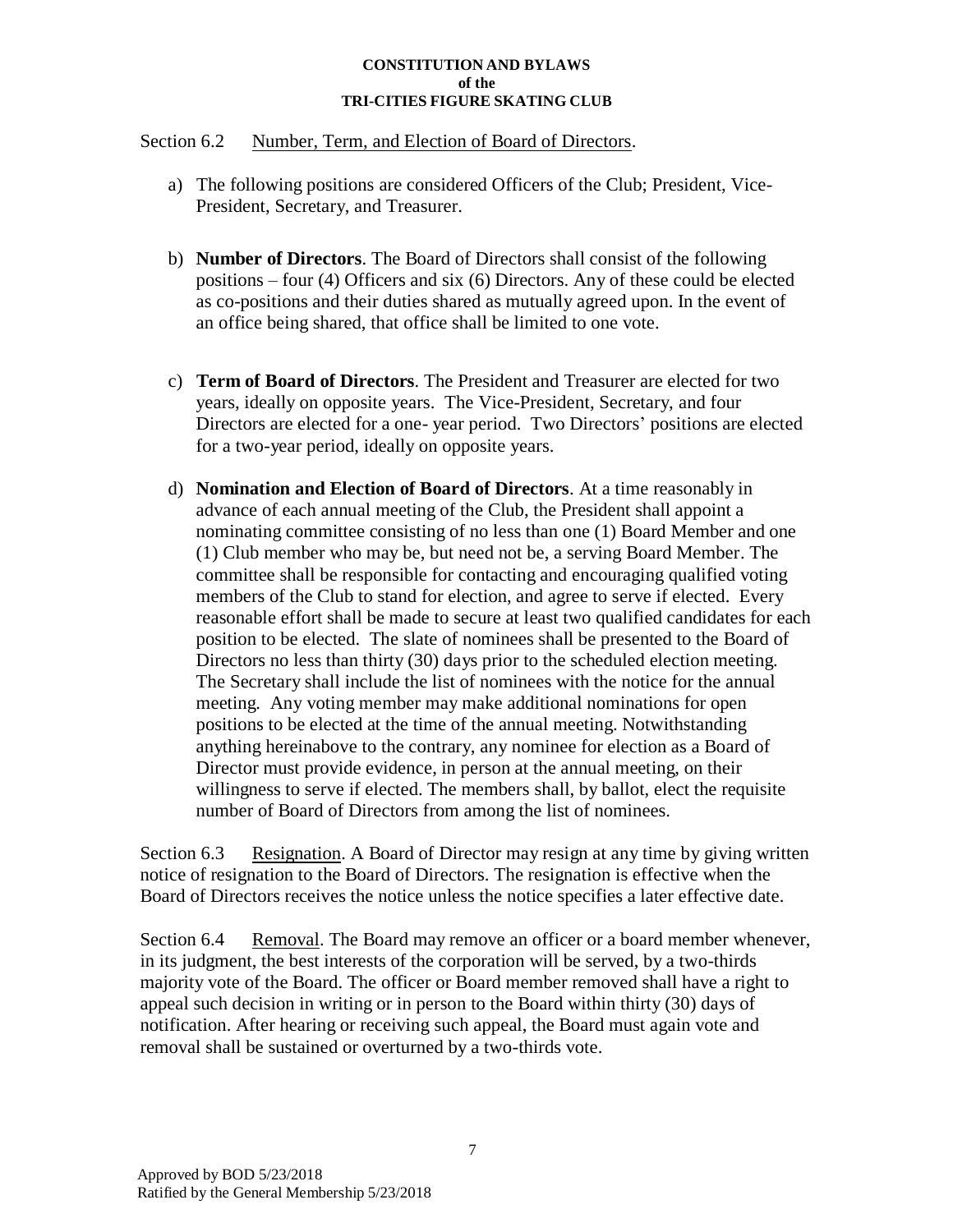Section 6.5 Vacancies. The Board of Directors may fill any office or Board position left vacant as a result of death, incapacity, resignation, removal, or inability to serve, by a majority vote. Directors or officers so chosen shall serve the remaining term of the departing board member until the next regular election or until their successors are elected and take office. In case of temporary absence of an officer or inability to perform her/his duties, the Board may approve a temporary replacement. If a Director is absent from three board meetings with in a calendar year, the Board may review the effectiveness of this Director.

Section 6.6 Regular Meetings. The Board of Directors shall hold its first meeting within one month following the General Membership election meeting. The Board shall hold regular monthly meetings at such time and place as the board members agree upon.

Section 6.7 Special Meetings. Special meetings may be called by the President or by majority of officers and directors provided 48-hour notice is given to each director. The person or persons authorized to call special meetings of the Board of Directors may fix any place as the place for holding any special meeting of the board called by them. Notice stating the place, day and hour of every special meeting of the Board of Directors shall be given to each director by notice at least 48 hours before the date fixed for the meeting. The notice of a special meeting need not specify the purpose of the meeting.

Section 6.8 Quorum and Voting. A majority of the Directors shall constitute a quorum for the transaction of business at any meeting of the Board of Directors, and the vote of a majority of the Directors present in person at a meeting at which a quorum is present shall be the act of the Board of Directors. No Director may vote or act by proxy at any meeting of Directors. The President shall not be entitled to vote except in the case of a tie.

Section 6.9 Meetings by Telephone. Members of the Board of Directors or any committee thereof may participate in a meeting of the Board or committee by means of conference telephone or similar communications equipment by which all persons participating in the meeting can hear each other at the same time. Such participation shall constitute presence in person at the meeting.

Section 6.10 Presumption of Assent. A Director who is present at a meeting of the Board of Directors is deemed to have assented to all action taken unless: (i) the Director objects at the beginning of the meeting, or promptly upon arrival, to holding the meeting or transacting business at the meeting and does not thereafter vote for or assent to any action taken; (ii) the Director contemporaneously requests that the Director's dissent or abstention as to any specific action taken be entered in the minutes; or (iii) the Director causes written notice of the Director's dissent or abstention as to any specific action to be received by the presiding officer of the meeting before adjournment or by the Club promptly after adjournment. The right of dissent or abstention is not available to a Director who votes in favor of the action taken.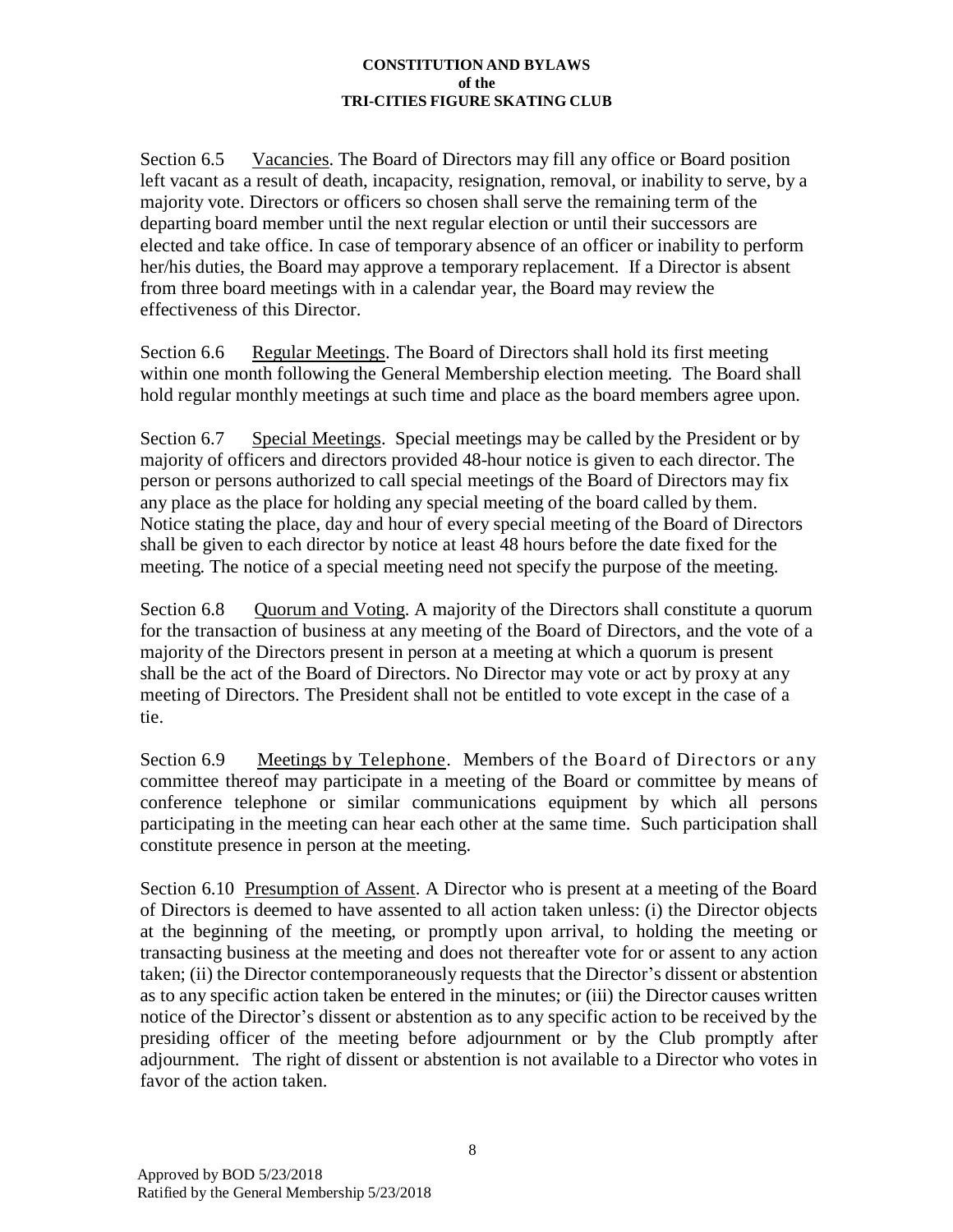Section 6.11 Compensation. Directors shall not receive compensation for their services as such. Directors shall not be disqualified to receive reasonable compensation for services rendered to or for the benefit of the Club in any other capacity.

Section 6.12 Executive and Other Committees. By one or more resolutions adopted by the Board of Directors, the Board may designate from among its Directors an executive committee of the Board, as well as one or more other committees of the Club, each of which, to the extent provided in the resolution establishing such committee, shall have and may exercise the authority delegated by the Board of Directors, except as prohibited by the Nonprofit Law. Rules governing meetings of any committee shall be as established by the Board of Directors, or in the absence thereof, by the committee itself.

Section 6.13 Action without a Meeting. Any action required by law to be taken at a meeting of the Board of Directors or any other action which may be taken at a meeting of Directors may be taken without a meeting if every member of the Board in writing either: (i) votes for such action or (ii) votes against such action or abstains from voting and waives the right to demand that action not be taken without a meeting. Action is taken only if the affirmative votes for such action equals or exceeds the minimum number of votes that would be necessary to take such action at a meeting at which all of the Directors then in office were present and voted. The action shall only be effective if there are writings, which describe the action, received by the Club and filed with the minutes. Any such writings may be received by electronically transmitted facsimile or other form of wire or wireless communication. A Director's right to demand that action not be taken without a meeting shall be deemed to have been waived if the Club receives a writing satisfying the requirements. Actions taken shall be effective when the last writing necessary to effect the action is received by the Club unless the writings set forth a different date. All such actions shall have the same effect as action taken at a meeting.

. The Secretary will communicate general information to the Club membership using email. Minors, and anyone else who requests, shall have their email address as bcc.

Section 6.14 Authority and Duties of Officers. The Officers of the Club shall have the authority and shall exercise the powers and perform the duties specified below and as may be additionally specified by the Board of Directors or these Bylaws, except that in any event each officer shall exercise such powers and perform such duties as may be required by law.

a) **President**. The President shall preside at all meetings of the General Membership and the Board of Directors at which (s)he is present, and shall exercise general executive supervision of its business affairs, subject to the approval of the Board. (S)he shall sign all reports, instruments, and documents requiring execution by the corporation. S(he) shall represent the club at other meetings. (S)he may delegate duties as necessary.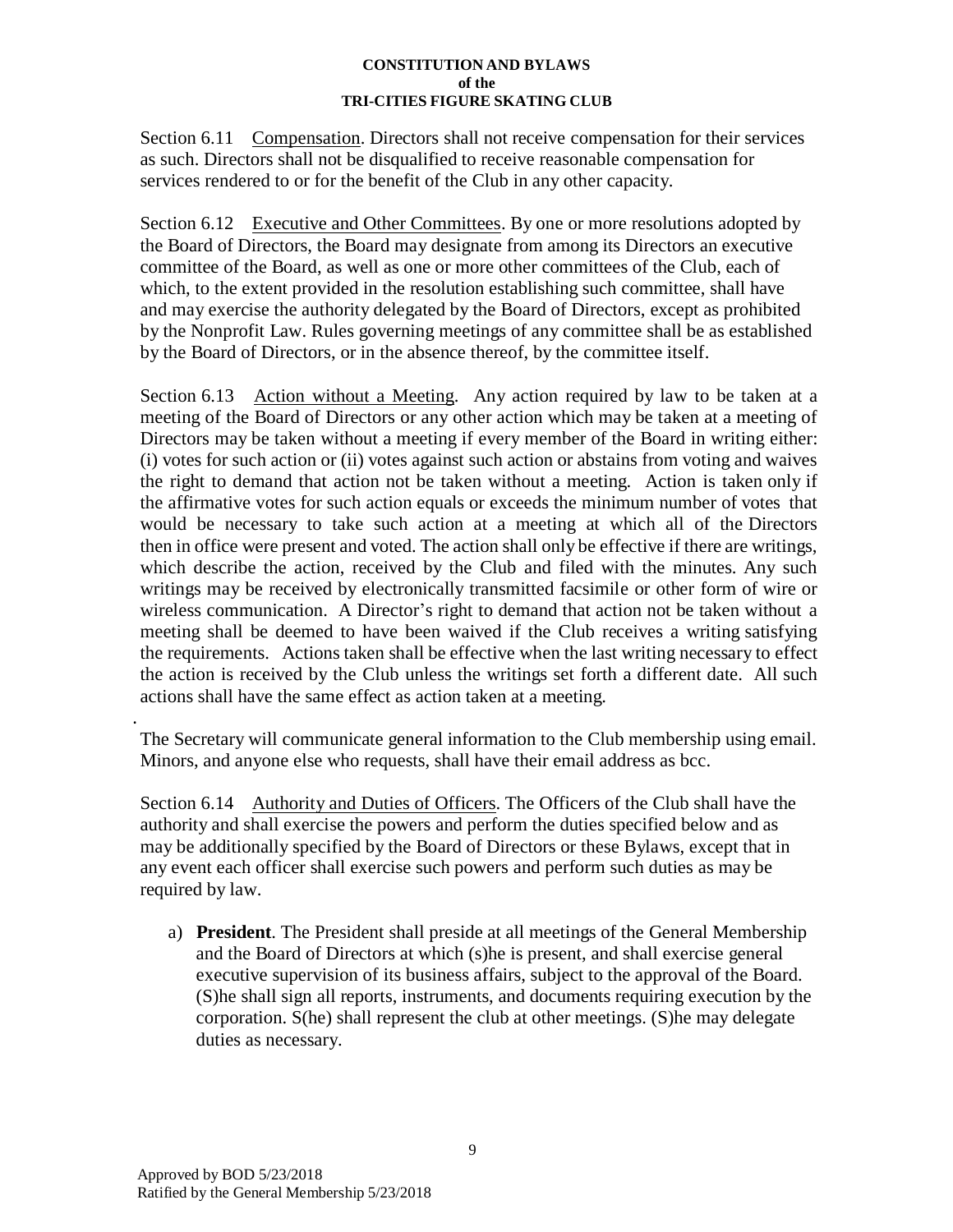- b) **Vice-President**. The Vice-President shall assist the President and shall perform such duties as may be assigned to them by the Board of Directors or the President. The Vice-President shall, at the request of the President, or in the President's absence or inability or refusal to act, perform the duties of the President and when so acting shall have all the powers of and be subject to all the restrictions on the President.
- c) **Secretary**. The Secretary shall keep the minutes of the proceedings of the Board of Directors; see that all notices are duly given in accordance with the provisions of these bylaws or as required by law; be custodian of the Club records; and in general, perform all duties incident to the office of Secretary and such other duties as from time to time may be assigned to the Secretary by the President or by the Board of Directors.
- d) **Treasurer**. The Treasurer shall be the principal financial officer of the Club and have the care and custody of all its funds, securities, evidences of indebtedness and other personal property. Funds shall be deposited by another authorized Board member in the name of the Club in a local FDIC bank or SIPC company. Receive, give receipts, and quittance for moneys paid in an account of the Club, and pays out of said funds on hand all bills, payrolls and other just debts of the Club of whatever nature upon maturity. The Treasurer shall be the principal accounting officer of the Club and as such prescribe and maintain the methods and systems of accounting to be followed, keep complete books and records of account, prescribe and maintain an adequate system of internal audit, and prepare and furnish to the President and the Board of Directors statements of account showing the financial position of the Club and the results of its operations; upon request of the Board, make such reports to it as may be required at any time. The Treasurer will also provide applicable documents to designated tax preparer in a timely manner to assure that all local, state and federal tax returns and related documents are filed appropriately. The Treasurer and at least one other approved Officer or Board Member of the Club shall sign all checks, as appropriate. The Treasurer shall perform all other duties incident to the office of treasurer and such other duties as from time to time may be assigned to the Treasurer by the President or the Board of Directors. The Treasurer shall assist and participate in an annual third party reconciliation of the Club's financial affairs. The Treasurer shall present an annual operating budget for the coming year for members' approval at the annual membership meeting.

Section 6.15 Board of Directors. The Two Year Directors (two positions) and the One Year Directors (four positions) shall perform other duties as may be required by the Board of Directors. Test Chair: The Board of Directors shall appoint the Test Chair. The Chair shall be a member of US Figure Skating and a voting member of the TCFSC. The Test Chair shall coordinate all US Figure Skating test sessions; maintain all relevant record keeping and reporting requirements as set forth in Section TR 3.03 of the Official US Figure Skating Rulebook. The Chair shall report test session results and provide information in all matters regarding tests and test sessions to the Board of Directors as requested.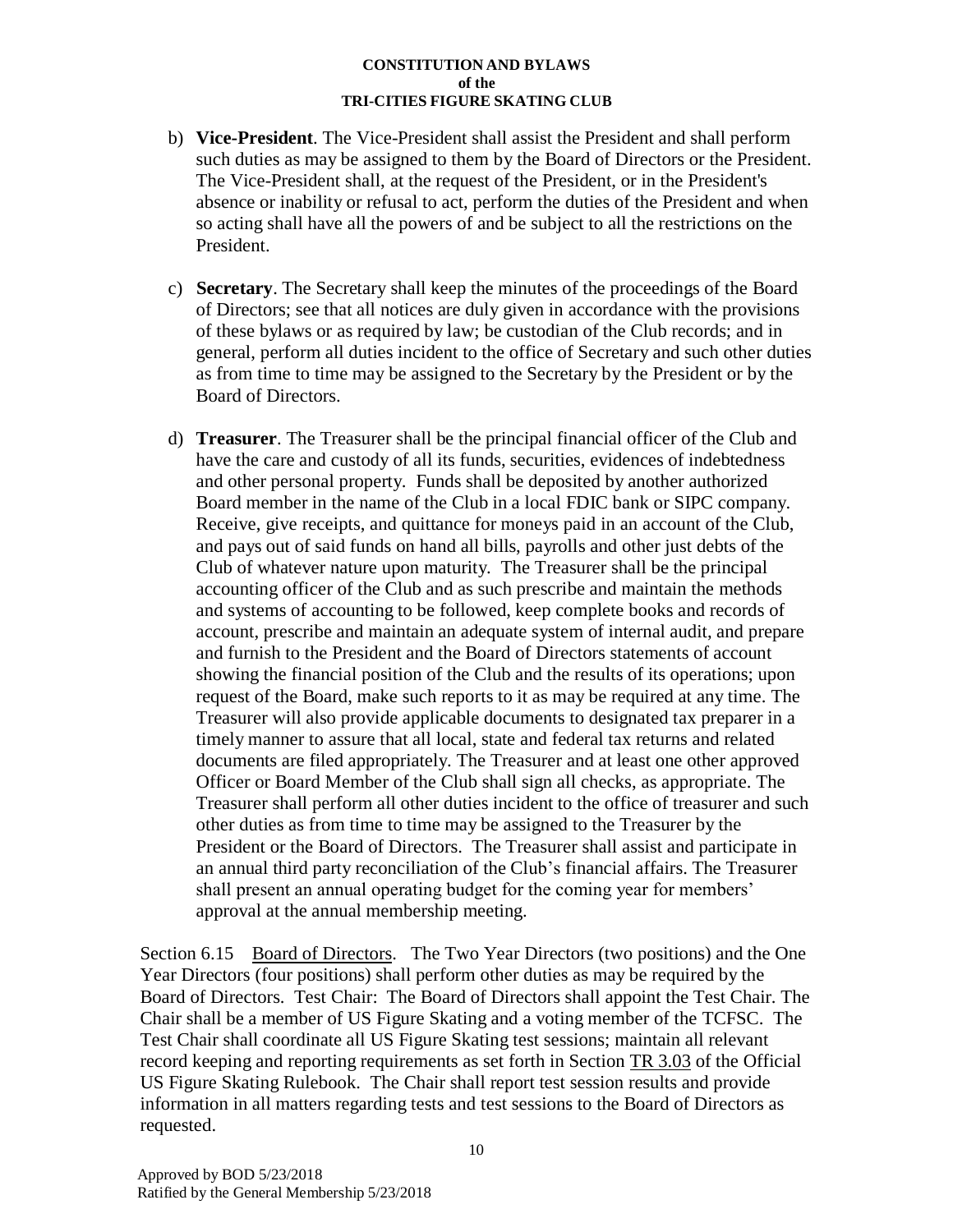Section 6.16 Past President Advisor to board. The immediate past President shall ideally serve on the Board of Directors in an advisory role for a period of one year. This position shall have no voting rights unless the Past President is taking a Board position.

Section 6.17 Surety Bonds. The Board of Directors may require any officer or agent of the Club to execute to the Club a bond in such sums and with such sureties as shall be satisfactory to the Board, conditioned upon the faithful performance of such person's duties and for the restoration to the Club of all books, papers, vouchers, money and other property of whatever kind in such person's possession or under such person's control belonging to the Club.

### Section 6.18 Standing Committees.

Board of Directors is required to be chairpersons of standing committees with support from Club members as requested. Other committees, either of a permanent or temporary nature, may be established by the Board of Directors from time to meet the needs of the Club. A list of the standing committees shall be included in the current membership contract.

## **ARTICLE VII STANDARD OF CONDUCT FOR DIRECTORS AND OFFICERS**

Section 7.1 General. Each Director and Officer shall perform their duties as a Director or Officer, including without limitation their duties as a member of any committee of the Board, (i) in good faith, (ii) in a manner the Director or Officer reasonably believes to be in the best interests of the Club and (iii) with the care an ordinarily prudent person in a like position would exercise under similar circumstances. A Director or Officer, regardless of title, shall not be deemed to be a trustee with respect to the Club or with respect to any property held or administered by the Club including, without limitation, property that may be subject to restrictions imposed by the donor or transferor of such property.

Section 7.2 Reliance on Certain Information and Other Matters. In the performance of their duties, a Director or Officer shall be entitled to rely on information, opinions, reports or statements, including financial statements and other financial data, in each case prepared or presented by the persons designated below. However, a Director or Officer shall not be considered to be acting in good faith if the Director or Officer has knowledge concerning the matter in question that would cause such reliance to be unwarranted. The designated persons on whom a Director or Officer are entitled to rely are: (i) one or more officers or employees of the Club whom the Director or Officer reasonably believes to be reliable and competent in the matters presented; (ii) legal counsel, a public accountant, or other person as to matters which the Director or Officer reasonably believes to be within such person's professional or expert competence; (iii) a committee of the Board of Directors on which the Director or Officer does not serve if the Director reasonably believes the committee merits confidence.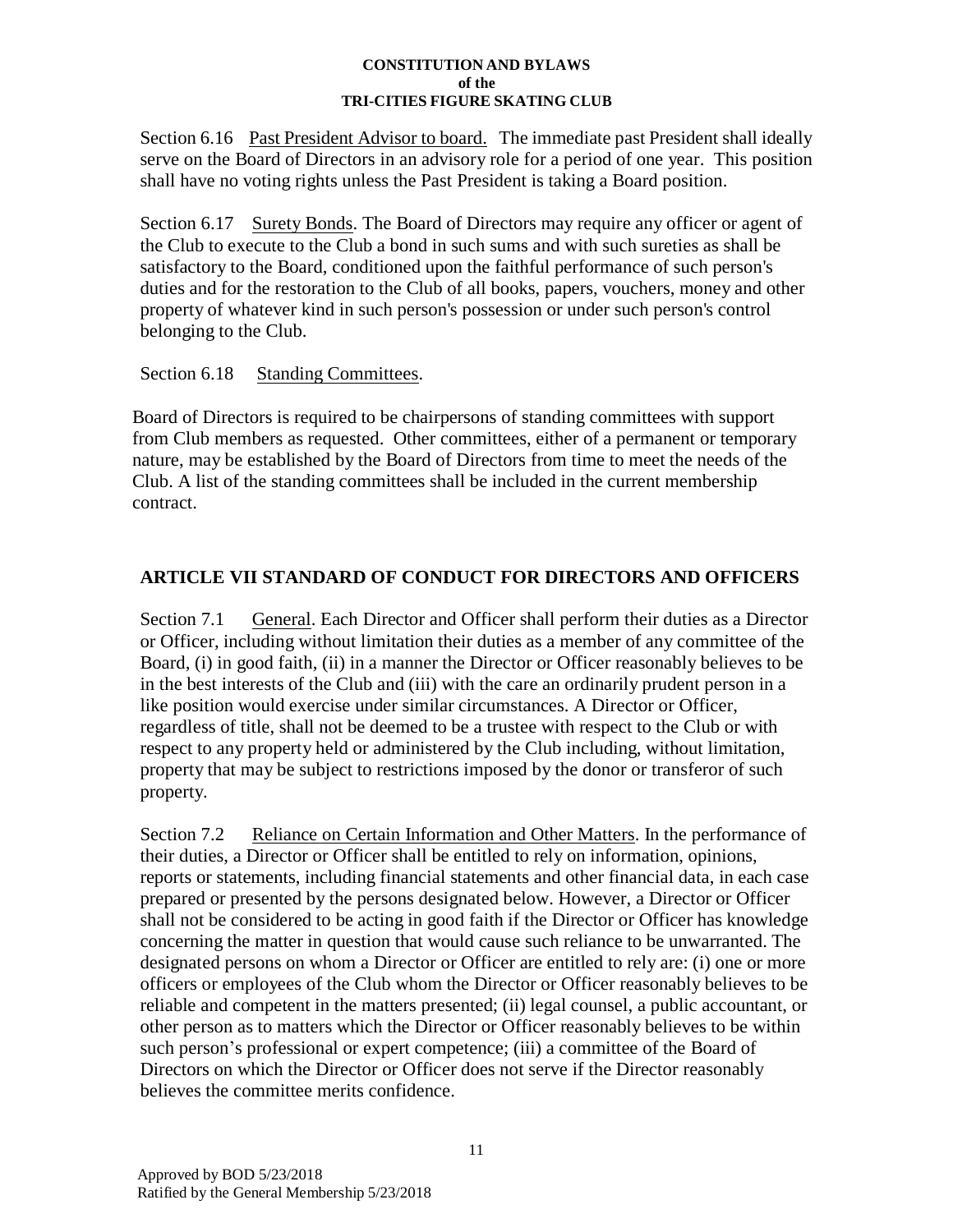Section 7.3 Limitation on Liability. A Director or Officer shall not be liable to the Club or its members for any action the Director or Officer takes or omits to take as a Director or Officer if, in connection with such action or omission, the Director or Officer performs their duties in compliance with this Section.

Section 7.4 Insurance. The Club shall purchase annually the U.S. Figure Skating Club Directors and Officers Liability Program from the USFSA.

## **ARTICLE VIII CONFLICTS OF INTEREST**

Section 8.1 Definition. As used in this Section 7.1: (i) "conflicting interest transactions" means a contract, transaction, or other financial relationship between the Club and a Director of the Club, or between the Club and a party related to a Director, or between the Club and an entity in which a Director of the Club is a director or officer or has a financial interest, and (ii) a "party related to a director" means a spouse, a descendent, an ancestor, a sibling, the spouse or descendent of a sibling, an estate or trust in which the Director or a party related to a Director has a beneficial interest, or an entity in which a party related to a Director is a Director, Officer, or has a financial interest.

Section 8.2 Procedure; Action; Disclosure. No conflicting interest transaction shall be void or voidable or be enjoined, set aside, or give rise to an award of damages or other sanctions in a proceeding by a member or by or in the right of the Club, solely because the conflicting interest transaction involves a Director of the Club or a party related to a Director or an entity in which a Director of the Club is a director or officer or has a financial interest or solely because the Director is present at or participates in the meeting of the Club's Board of Directors or of a committee of the Board of Directors that authorizes, approves, or ratifies the conflicting interest transaction or solely because the Director's vote is counted for such purpose if: (i) the material facts as to the Director's relationship or interest and as to the conflicting interest transaction are disclosed or are known to the Board of Directors or the committee, and the Board of Directors or committee in good faith authorizes, approves, or ratifies the conflicting interest transaction by the affirmative vote of a two-thirds majority of the disinterested Directors, even though the disinterested Directors are less than a quorum; or (ii) the material facts as to the Director's relationship or interest and as to the conflicting interest transaction are disclosed or are known to the members entitled to vote thereon, and the conflicting interest transaction is specifically authorized, approved, or ratified in good faith by a vote of the members entitled to vote thereon; or (iii) the conflicting interest transaction is fair as to the Club. Common or interested Directors may be counted in determining the presence of a quorum at a meeting of the Board of Directors or of a committee, which authorizes, approves, or ratifies the conflicting interest transaction.

Section 8.3 Loans. No loans shall be made by the Club to its Directors or Officers.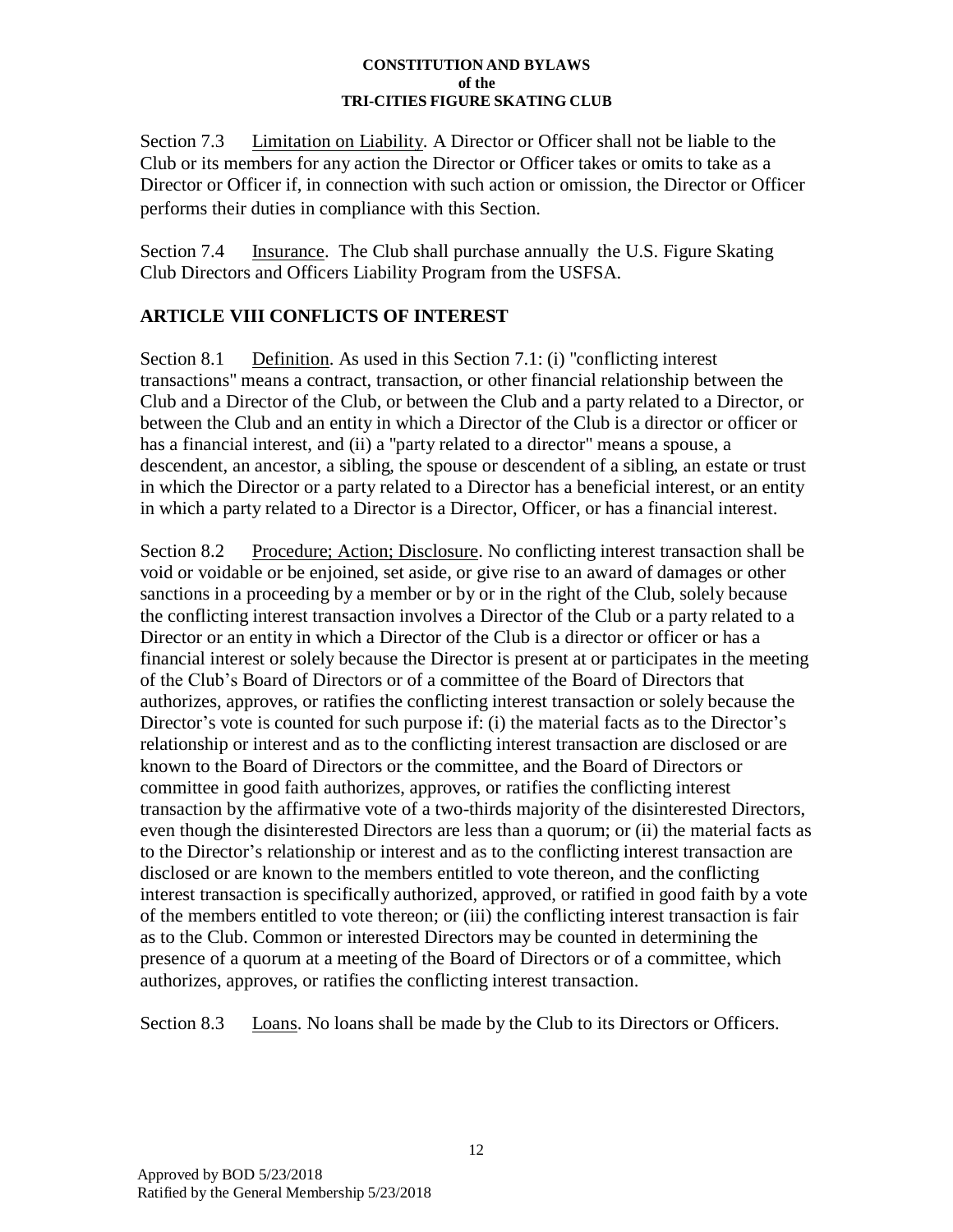### **ARTICLE IX CONFLICT RESOLUTION**

Section 9.1 Grievance and Arbitration Committee. The Club's Officers and Directors shall act as a Grievance and Arbitration Committee to hear and render opinions on such grievances as may be submitted to it for decision. In the event the grievance involves an action or the absence of an action by the Board, either collectively or individually, a special committee comprised of the President plus four (4) Senior Club members shall be appointed to act as the Grievance and Arbitration Committee. In the event the grievance involves an action or the absence of an action by the President, the Board shall select an uninvolved Officer or Director to substitute for the President on the Grievance and Arbitration Committee.

Section 9.2 Procedures**.** Any Club member may file a written grievance to the Club Secretary as to any matter with the cognizance of the Club and alleging a violation of any provision of these Bylaws, Code of Conduct, rules, policy or procedure of the Club. The Club may impose a reasonable charge for copies of documents provided and/or expenses incurred in responding to the grievance. Such complaints will be investigated and resolved according.

Section 9.3 Hearings. Normally grievance will be heard by the Grievance and Arbitration Committee at regular Board meetings. Grievances of an urgent nature will be heard within five (5) days of receipt. The decision of the Grievance and Arbitration Committee shall be considered final.

### **ARTICLE X INDEMNIFICATION**

The Club shall indemnify any Director, Officer or agent of the Club to the fullest extent permitted by the Nonprofit Law and any other applicable laws of the State if (i) such person conducted himself or herself in good faith, (ii) such person reasonably believed (A) in the case of a Director acting in his or her official capacity, that his or her conduct was in the Club's best interests, or (B) in all other cases, that such person's conduct was at least not opposed to the Club's best interests, and (iii) in the case of any criminal proceeding, such party had no reasonable cause to believe his or her conduct was unlawful. However, the Club may not indemnify a person either (i) in connection with a proceeding by the Club in which the person is or has been adjudged liable for gross negligence or willful misconduct in the performance of the person's duty to the Club or (ii) in connection with any proceeding charging improper personal benefit to the person, whether or not involving action in the person's official capacity, in which the person was adjudged liable on the basis that personal benefit was improperly received by the person (even if the Club was not thereby damaged). Any indemnification under this Article (unless ordered by a court) shall be made by the Club only if authorized in the specific case after a determination has been made that the person is eligible for indemnification in the circumstances because the person has met the applicable standard of conduct set forth in this Article and after an evaluation has been made as to the reasonableness of the expenses. Any such determination, evaluation and authorization shall be made by the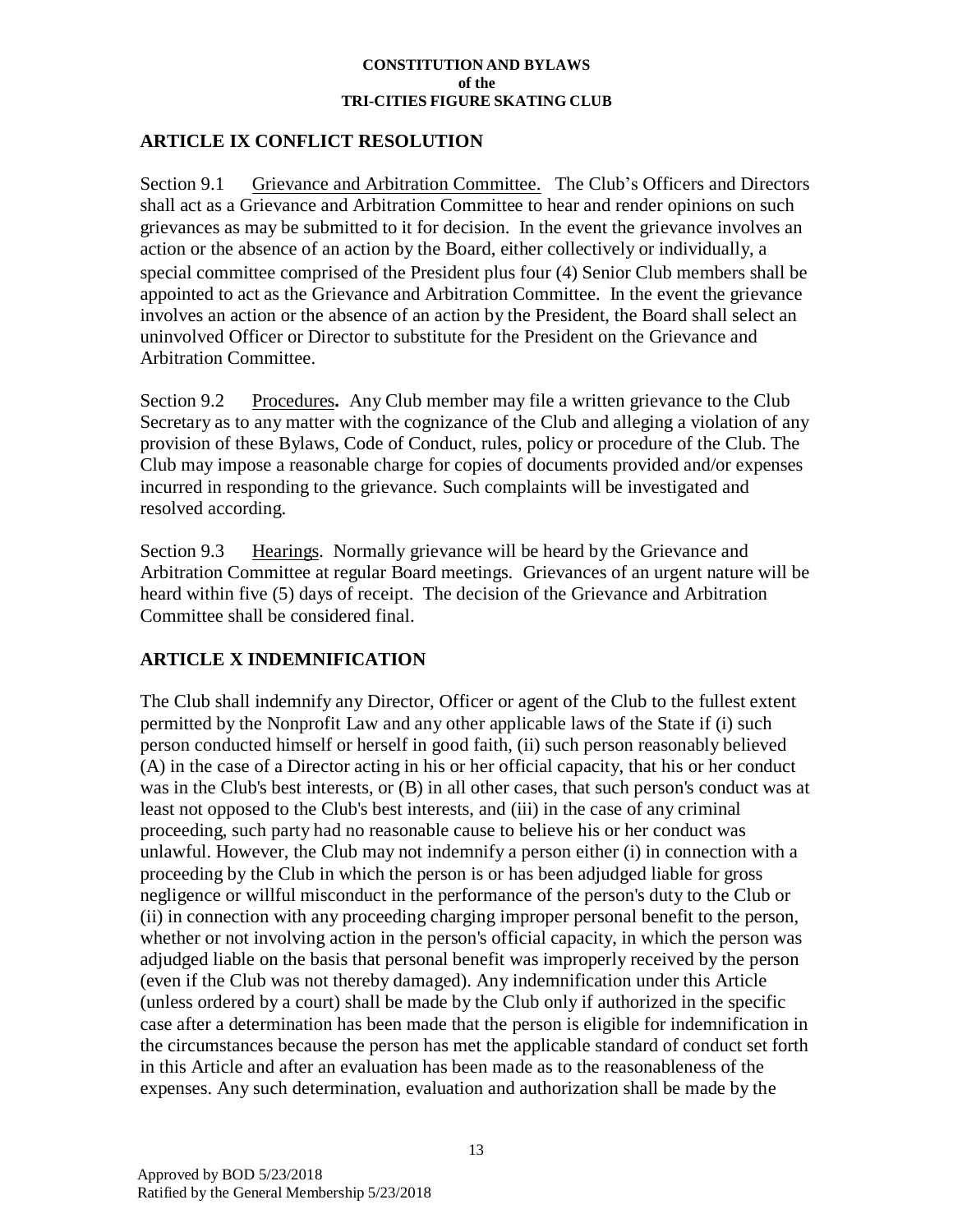Board of Directors by a majority vote of a quorum of the Board, which quorum shall consist of directors not parties to the subject proceeding, or by such other person or body as permitted by law.

## **ARTICLE XI MISCELLANEOUS**

Section 11.1 Records. The Club shall keep as permanent records minutes of all meetings of its members and Board of Directors, a record of all actions taken by the members or Board of Directors without a meeting and of actions taken by a committee in place of the Board of Directors, and a record of all waivers of notices of meetings of members, the Board of Directors or any committee. The Club shall also maintain the following records: (i) appropriate accounting records; (ii) its Articles of Incorporation and Bylaws; (iii) Board resolutions relating to the characteristics, qualifications, rights, limitations and obligations of members or any class or category of members, if any (iv) a list of the names and business or home addresses of its current Directors and Officers; (v) a copy of its most recent corporate report delivered to the State; (vi) a record of its members which permits preparation of a list of the name and address of all members in alphabetical order and, if applicable, by class which shows the number of votes each member is entitled to cast; (vii) all written communications and email within the past three (3) years to members; and (viii) all financial statements prepared for periods during the last three (3) years that a member of the Club could have requested under the State law.

Section 11.2 Inspection and Copying of Club Records. Upon written demand delivered at least five (5) business days before the date on which a member wishes to inspect and copy any of the Club records identified in Section 10.1 of this Article, a member, their agent or attorney is entitled to inspect and copy such records during regular business hours at the Club's principal office. The Club may impose a reasonable charge, covering the costs of labor and material, for copies of the documents provided. The charge may not exceed the estimated cost of production and reproduction of the records. A member may also inspect any other records at a reasonable location specified by the Club upon the same terms and conditions. Members entitled to inspect these other records must also meet the following requirements: (i) the member must have been a member at least three (3) months immediately preceding the demand; (ii) the demand must be made in good faith and for a proper purpose; (iii) the member must describe with reasonable particularity the purpose and the records the member desires to inspect; and (iv) the records must be directly connected with the described purpose. The rights set forth herein may not be abolished or limited by the Articles of Incorporation or these Bylaws.

Section 11.3 Limitations on Use of Membership List. Unless the Board of Directors gives its consent, the Club's membership list or any part thereof may not be: (i) obtained or used by any person for any purpose unrelated to a member's interest as a member; (ii) used to solicit money or property unless such money or property will be used solely to solicit the votes of the members in an election by the corporation; (iii) used for any commercial purpose; or (iv) sold to or purchased by any person.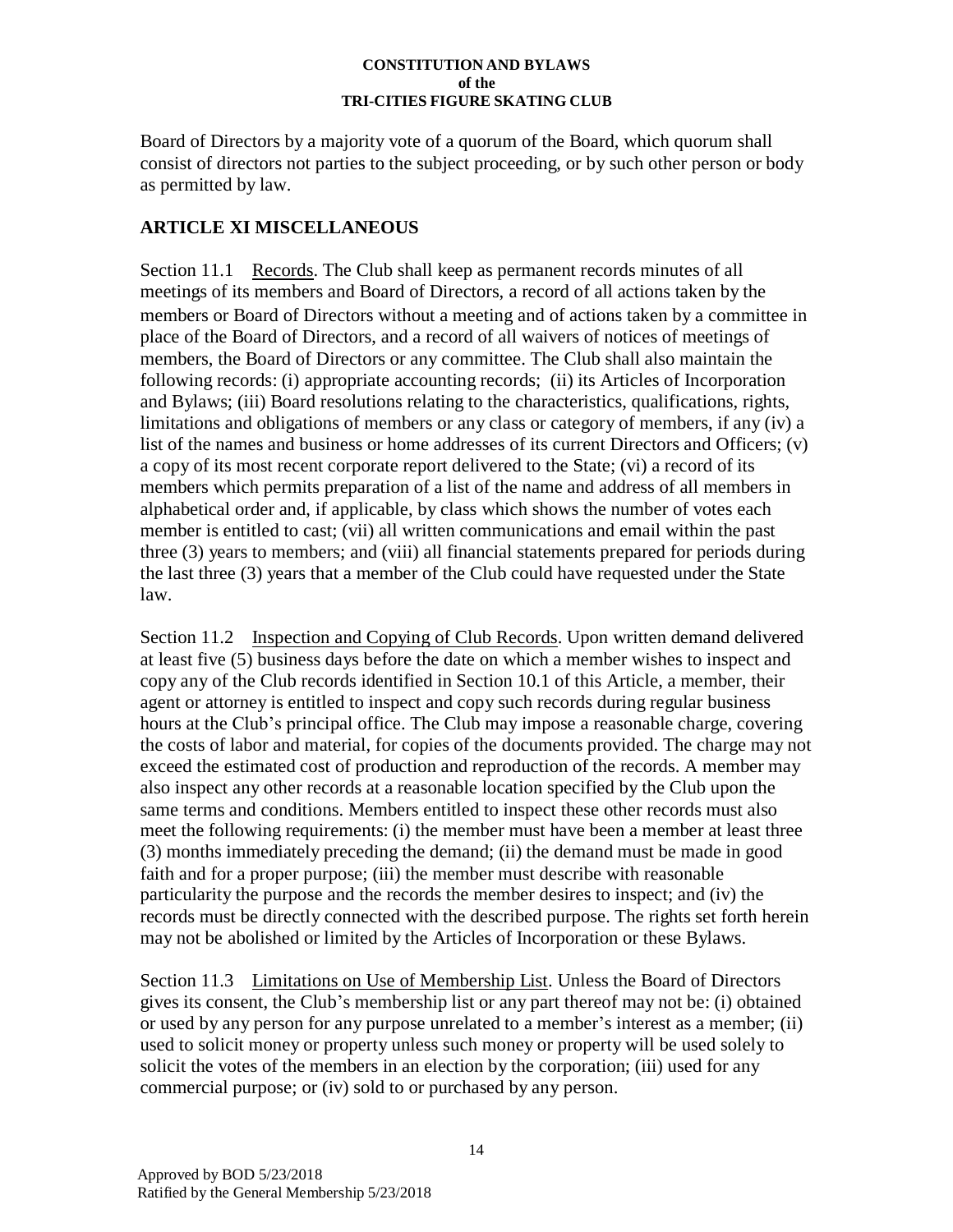Section 11.4 Financial Statements. Upon the written request of any member, the Club shall mail to such member its most recent annual financial statements, if any, and its most recently published financial statements, if any, showing in reasonable detail its assets and liabilities and results of its operations.

Section 11.5 Conveyances and Encumbrances. Property of the Club may be assigned, conveyed or encumbered by such Officers of the Club as may be authorized to do so by the Board of Directors, and such authorized persons shall have power to execute and deliver any and all instruments of assignment, conveyance and encumbrance; however, the sale, exchange, lease or other disposition of all or substantially all of the property and assets of the Club shall be authorized only in the manner prescribed by applicable statute by two-thirds vote of Board of Directors.

Section 11.6 Fiscal Year. The fiscal year of the Club should, but is not required to, correspond with the fiscal year of US Figure Skating (i.e., beginning on July 1 and ending on June 30).

Section 11.7 Severability. The invalidity of any provision of these Bylaws shall not affect the other provisions hereof, and in such event these Bylaws shall be construed in all respects as if such invalid provision were omitted.

Section 11.8. Rules of Procedures . The most current edition of Robert's Rules of Order Newly Revised shall apply to all meetings and procedures, unless amended herein.

Section 11.9 Amendments. These Bylaws may be amended, altered, or repealed and new bylaws may be adopted by a vote of **two-thirds (2/3)** of the membership present in person or by proxy at any meeting of the members at which a quorum, as defined in Section 5.14, is present in person or by proxy, and not otherwise.

# **ARTICLE XII DISSOLUTION**

Section 12.1 Dissolution. Upon termination or dissolution of the Tri-Cities Figure Skating Club, any assets lawfully available for distribution shall be distributed to one (1) or more qualifying organizations described in Section  $501(c)(3)$  of the Internal Revenue Code of 1986 (or described in any corresponding provision of any successor statute) which organization or organizations have a charitable purpose, which at least generally, includes a purpose similar to the terminating or dissolving corporation.

The organization to receive the assets of the Tri-Cities Figure Skating Club hereunder shall be selected by the discretion of a majority of the managing body of the Tri-Cities Figure Skating Club and of its members. If the members cannot so agree, then the recipient organization shall be selected pursuant to a verified petition in equity filed in a Court of Competent Jurisdiction of the county in which the principal office of the corporation is then located, exclusively for such purposes or to such organization or organizations, as said Court shall determine, which are organized and operated exclusively for such purposes.